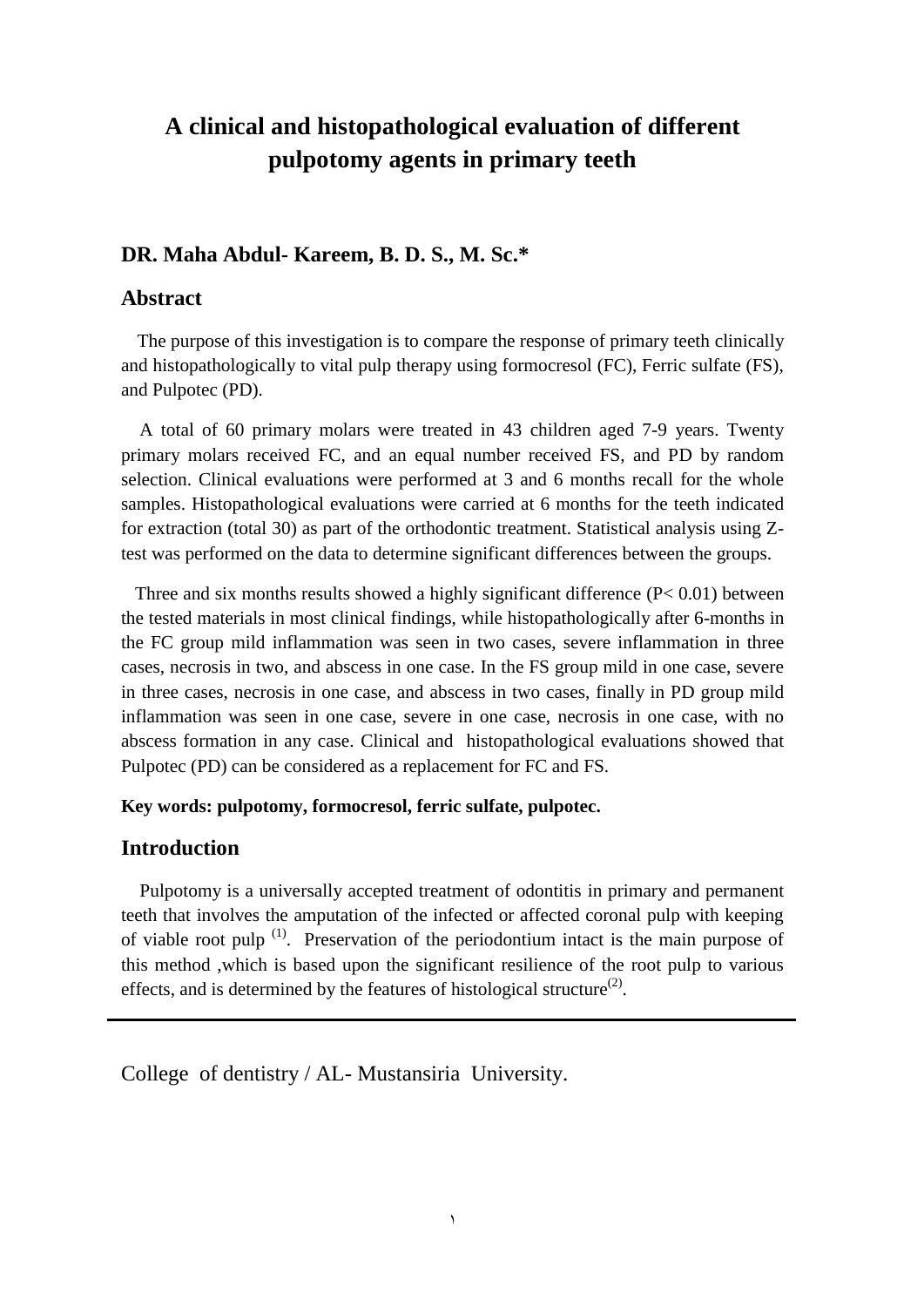The use of formocresol for pulpotomy procedure in primary teeth was supported by several studies  $(3,4)$ , but because of its systemic and local side effects, it may be essential to use alternative techniques and materials (5).

 Ferric sulfate is proposed as a pulpotomy agent on the theory that its mechanism of controlling hemorrhage might minimize the chances for inflammation believed by some investigators to be associated with physiologic clot formation<sup> $(6)$ </sup>. Even though high clinical success rates have been found using formocresol and ferric sulfate, it has been shown that both produce severe inflammatory responses histologically  $(7,8)$ . Haghgou and Abbasi<sup>(9)</sup>, found that severe and moderate inflammation have been seen in about 50% of the cases treated with either foromocresol or ferric sulfate, and pulp necrosis in 40 % of formocresol pulpotomy. A study conducted by Salako et al (8) showed pulpal necrosis with formocresol and pulpal destruction with ferric sulfate pulpotomies performed on rat molars. Recent studies have revealed that the pulp has a great capacity for healing, this has led us to investigate the possibilities of perfecting a filling material capable of compensating for the inconveniences mentioned in the above studies and also generating the cicatrization of the radicular pulp and its perenniality with the help of substances which would initially ensure antisepsis and hemostasis and then the maintenance of long term antisepsis and impermeability by means of good volumetric stability<sup>(10)</sup>. Pulpotec (PD) is a filling paste for simple, rapid and long term treatment by pulpotomy of vital molars, both permanent and deciduous. The addition of pharmacological constituents ensures an aseptic treatment, induces cicatrization of the pulpal stump at the chamber-canal interface, whilst maintaining the structure of the underlying pulp. The efficiency and the properties of «PD» Pulpotec are substantiated by a radiographic file compiled on the basis of results of over 300 pulpotomies performed with Pulpotec and monitored for periods of 3 to 13 years<sup> $(11)$ </sup>.

 This study was conducted to compare the clinical and histopathological response of primary molars to vital pulp therapy using formocresol, ferric sulfate, and pulpotec

#### **Material and Methods**

 A total of 43 males & females patients aged 7-9 years were selected from those treated at AL-Razzi medical centre, with one or more carious primary molars (total= 60 teeth), where removal of dental caries will produce a vital pulp exposure. All patients had moderate to severe pain, and a vital pulp. There was no medical contraindication for dental treatment in the subjects. Twenty teeth were assigned to be treated with formocresol, and an equal number with ferric sulfate and pulpotec pulpotomies. In this clinical study, 30 teeth previously scheduled for extraction for orthodontic purpose, and then to be subjected to the histopathological evaluation of pulpal response. Prior to the participation in this investigation informed consent was signed by all subjects and their parents after a thorough explanation of the possible benefits, procedures, and risks. A surgically clean technique should be used because of the possible pain or discomfort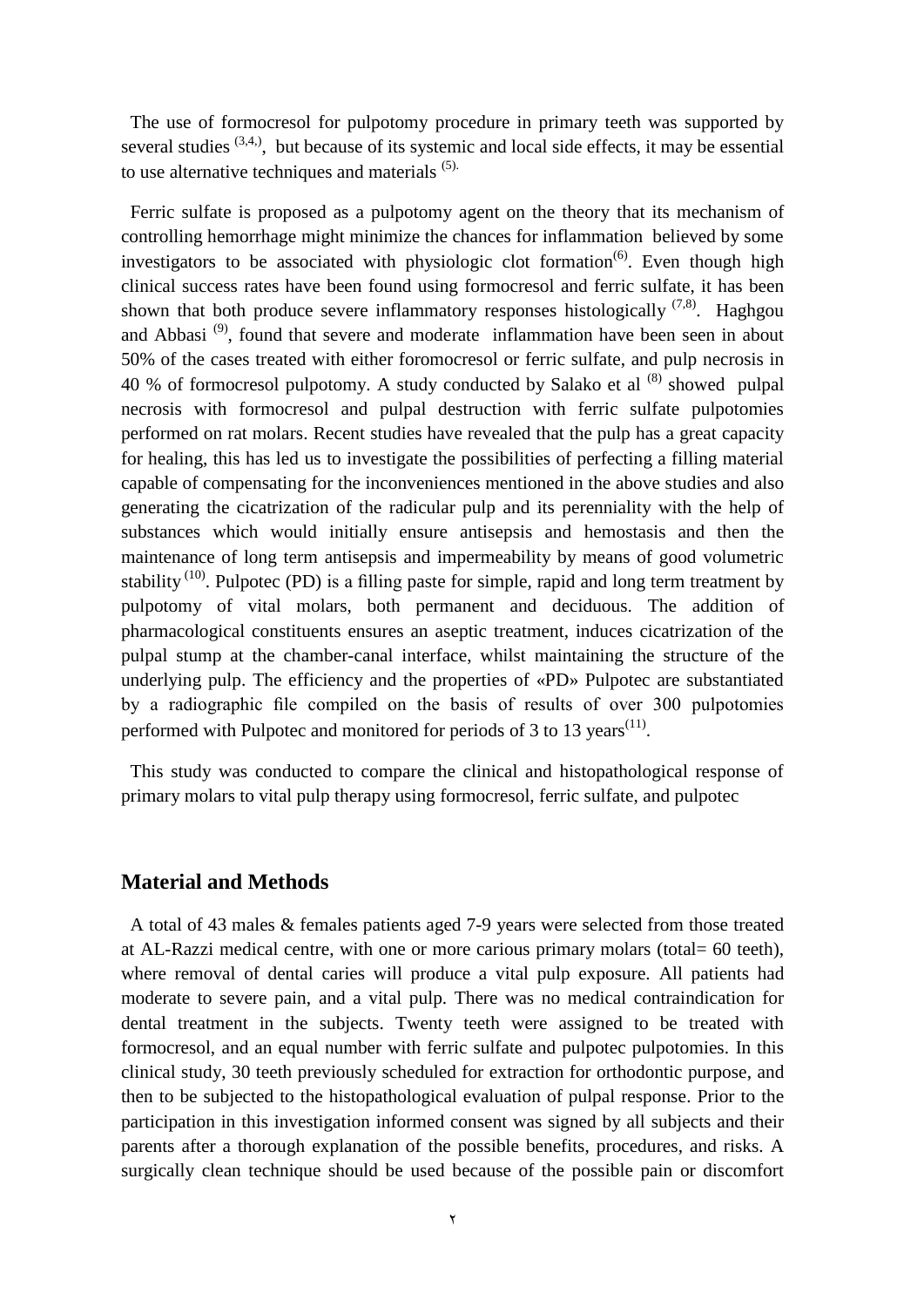each case was anesthetized followed by access cavity preparation under rubber dam, all remaining dental caries was removed, and the overhanging enamel was planed back to provide good access to coronal pulp, the entire roof of the pulp chamber was removed with a sterile fissure bur. The coronal pulpal tissue was then removed using a sterile slow-speed round bur #6. Hemostasis was achieved using a saline-moistened cotton pallet placed over the orifices of the canals. The formocresol technique was completed during a single appointment, when the hemorrhage is controlled readily and the pulp stumps appear normal, the pulp chamber is dried with sterile cotton pellets, a pellet of cotton moistened with a (1:5) concentration of Buckley's formocresol (PD, Switzerland) and blotted on sterile gauze to remove the excess is placed in contact with the pulp stumps and is allowed to remain for (5) minutes, when the pulp stump became black instead of red, freshly prepared thick pulpotomy paste prepared by mixing one drop of formocresol + one drop of eugenol + Zinc oxide powder (PD, Switzkerland) placed over the pulp stumps. Then cement base applied on it (PD, Switzerland), the tooth is then restored with amalgam filling material (SDI/ Austria).

 The ferric sulfate (FS) pulpotomy procedure was done similar to the FC pulpotomy but instead of formocresol as a capping material ,a 15.5% FS solution in an aqueous vehicle (Astringedent, Ultradent Products Inc,Utah) was gently applied on the pulp stump for 10-15 seconds with the syringe applicator supplied by the manufacture. An air-water syringe was used to flush the pulp chamber with water, if the homeostasis was achieved, the pulp chamber was sealed with fortified zinc oxide-euogenol mixture supplied in premeasured capsules (Dentsply Caulk, Milford, Del) , the molars were then immediately restored with amalgam as a final restoration $<sup>(12)</sup>$ .</sup>

 Treatment of pulpitis by method of vital amputation using pulpotec was provided in two visits. In the first visit pulpotomy was performed in the usual way, after removal of the coronal pulp tissue Pulpotec liquid was mixed with Pulpotec powder (PD, Switzerland) and blend to obtain required thick, creamy consistency of the paste, the paste was then inserted into the pulp-chamber with a large sized paste filler. The presence of small quantities of blood does not affect the efficiency of Pulpotec ,the cavity was air-dried prior to the application of the paste, and then sealed with a temporary cement. Place a cotton roll between the 2 dental arches and request the patient to bite progressively but firmly , so that the Pulpotec paste clings to the walls of the pulp-cavity as well as to the root-canal orifices. Setting time of Pulpotec is approximately 7 hours.

 During the second visit approximately 8-10 days later, the treatment was completed by setting the final tight obturation with amalgam, which placed on the Pulpotec, possibly leaving a thin intermediary layer of temporary cement to insulate Pulpotec from the final obturation material $(13)$ .

 Clinical evaluations were carried out at 3 and 6 months, treated teeth were inspected for any sign or symptom including report of pain, presence of gingival swelling, mobility, tenderness to percussion, and draining fistula.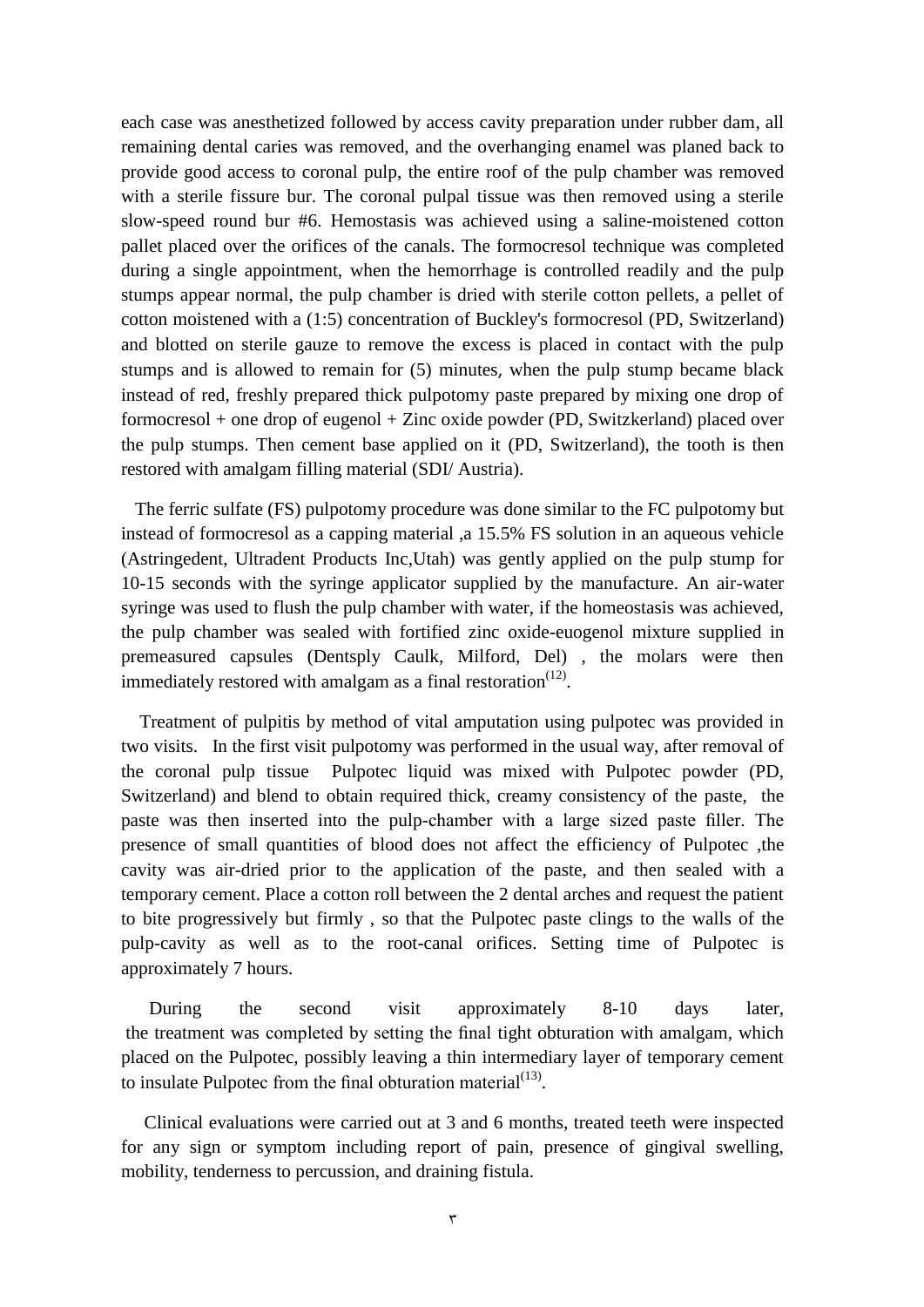Histopathological evaluations were carried out at 6 months for the teeth indicated for extraction as part of orthodontic treatment (30 teeth), these teeth were divided into three groups of 10 teeth for each type of pulpotomy treatment and fixed in 10% neutral buffered formalin, decalcified in 10% formic acid for 5-6 weeks and embedded in paraffin wax (Fig. 1) in the department of histopathology –College of Dentistry-Baghdad University. Then sections of 5 mm were cut and stained with Hematoxylin and Eosin according to the method of Brown  $\&$ Brenn<sup>(14)</sup>. Sections of the pulpal tissue of each tooth which were limited to the middle third of the radicular pulp were evaluated by light microscopy for pulpal inflammation (mild and severe), presence of necrosis, and abscess. Data were analyzed using a Z-test (percentage test) to perform comparisons between the groups .

#### **Results**

 All patients (43 males and females aged 7-9 years) were available for recall at 3 and 6 months. In the FC group after 3 months the pain was presented in three cases, the picture is nearly the same in FS group with two cases, while no case reported this complain in PD group (Table 1). The data collected from patients at 6 months recall indicated that fistula was detected in four cases treated with FC compared to one case in the FS and PD groups. The assessments of the other clinical signs were also more in FC group than in teeth treated with FS and PD at 3 and 6 months. Tenderness to percussion was observed in three cases with FC and FS groups, but one in the PD group at 3 months, the number of cases presented this clinical finding became higher at 6 months.

Statistically high significant difference was seen  $(P < 0.01)$  in clinical observations of pain, swelling, mobility, percussion, and draining fistula between 3 and 6 months for all the tested groups except for mobility in PD no significant difference ( $P > 0.05$ ) was detected (Table2)

 Using the Z-test no significant differences were found between FC and FS at 3 months for percussion and fistula (Table 3), while the difference was highly significant for the rest of the clinical findings, at 6 months there were highly significant differences between the two groups in all clinical observations except of swelling.

 Table (4) illustrated the comparison of subjects treated with FC and those with PD, the differences were highly significant for the recorded observations at 3 and 6 months, with no significant difference for mobility and fistula at 3 months.

 Concerning the cases treated with FS and those with PD, data analysis revealed that differences were highly significant during the both tested periods, with no significant difference noticed for fistula at 6 months (Table 5).

 The histopathological evaluation demonstrated that the inflammations (mild and severe) in the PD group and necrosis were less than that of FC and FS after 6 months follow- up (Table 6). The histopathological picture of mild inflammation showed the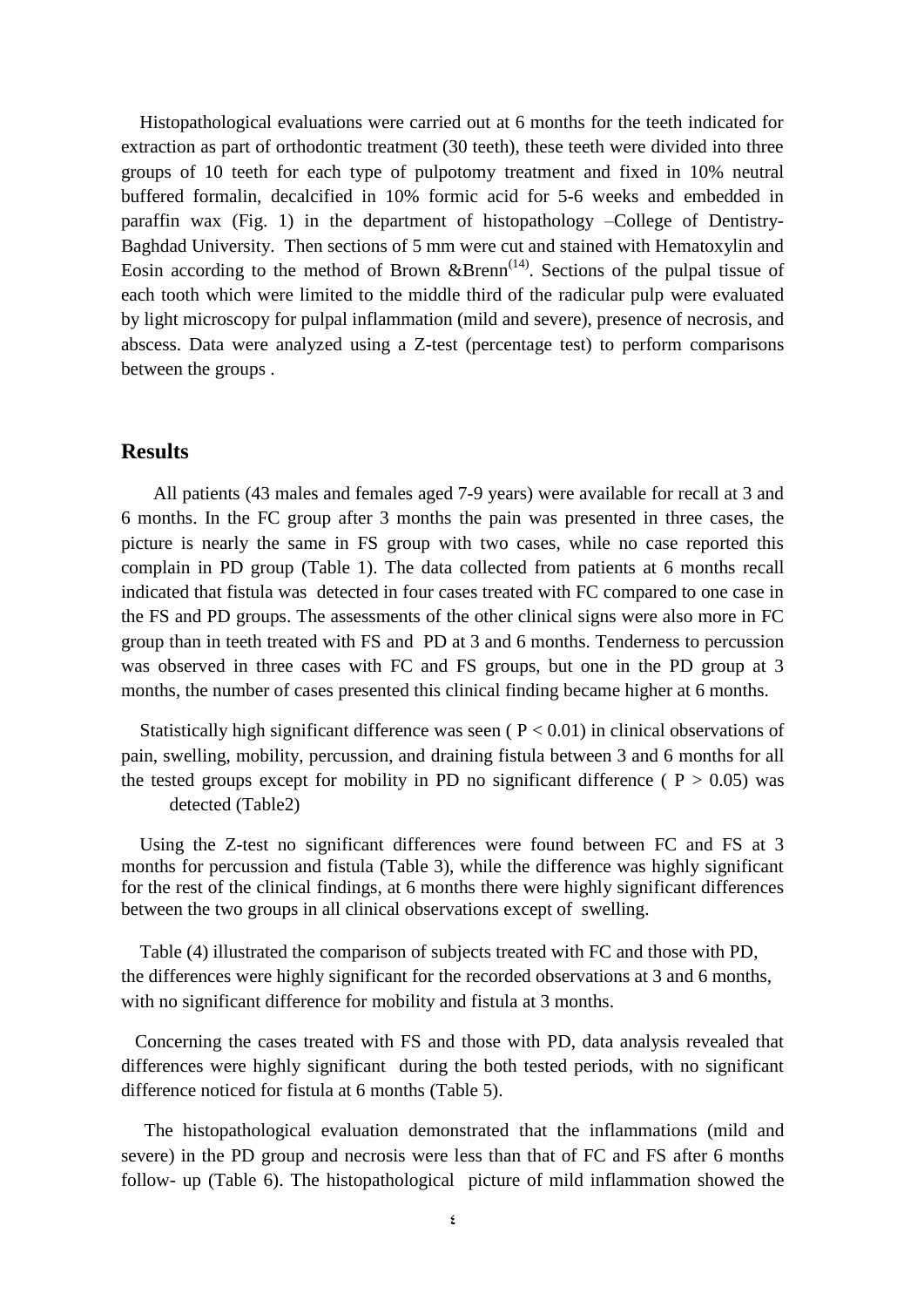infiltration of minute amounts of inflammatory cells (polymorphonuclear leucocyts) with capillary dilation (in FC group two cases, FS and PD one case), while in the cases that showed severe inflammation (Fig.3), there was a dense infiltration of polymorphonuclear leucocytes and capillary proliferation (in FC and FS groups three cases with one case in PD group), pulp necrosis was observed in two cases in FC group and one case in FS and PD groups in which the cells were characterized by opaque protoplasm with disappearance of intracellular details, the pulpal tissue in the cases of abscess was replaced by microabscess that showed disintegrating polymorphonuclear leucocytes accompanied by vessel dilation and accumulation of exudate where suppuration has occurred (in FC group one case and in FS two cases) . Normal pulp did not show any histopathological changes (Fig. 2). The Z-test demonstrated highly significant differences for all the findings between the groups, except between FC &FS for the severe inflammation, and between FS &PD for mild inflammation and necrosis the differences were non significant (Table 7).

#### **Discussion**

 Many private practitioners today view that the ultimate goal for a pulpotomy is to maintain the primary tooth with no clinical signs or symptoms until the permanent successors erupt, with no harm occurring to the permanent successors. In this study, ferric sulfate (FS) pulpotomy has resulted in outcomes nearly similar to those of (FC) pulotomy in primary molars, these findings are compatible to that found by Fuks et al & Ibricevic et al  $(7.15)$ . The high number of the clinical and histpathological findings following FC may be attributed to pulpal inflammatory response and cytotoxicity of formocresol<sup>(16)</sup>. However, many clinicians continue to perform the formocresol pulpotomy because it produces predictable outcomes, materials are readily available, and the technique is simple<sup>(5).</sup> The results revealed that ferric sulfate also had harm effects on the radicular pulp tissue this is due to the fact that FS produces hemostasis at the amputated pulp stumps by mechanically sealing cut blood vessels, this leaves vital pulp tissue in contact with ZOE which causes a moderate to severe inflammatory responses with resulting acute inflammation and necrosis<sup>(17)</sup>. Varagas and Packham<sup>(18)</sup> found that teeth treated with formocresol and Ferric sulfate had a high incidence of premature loss due to severe pulpal inflammation, resorption or abscess formation leading to pain, swelling, and space loss, our histopathological findings also shown that both produce inflammatory responses in the form of mild to dense infiltration of inflammatory cells (polymorphonuclear leucocytes) with vessel dilation and abscess formation that responsible for pain, swelling, tenderness to percussion, and draining fistula.

 The researches undertaken demonstrates high levels of effectiveness in the modern dental preparations under examination, namely pulpotec, for sealing the pulp stumps of teeth treated for pulpitis by the vital pulpotomy method. Clinical trials provided by Dedeyan and Donkaya<sup>(13)</sup> have shown absence of pains at all patients without exception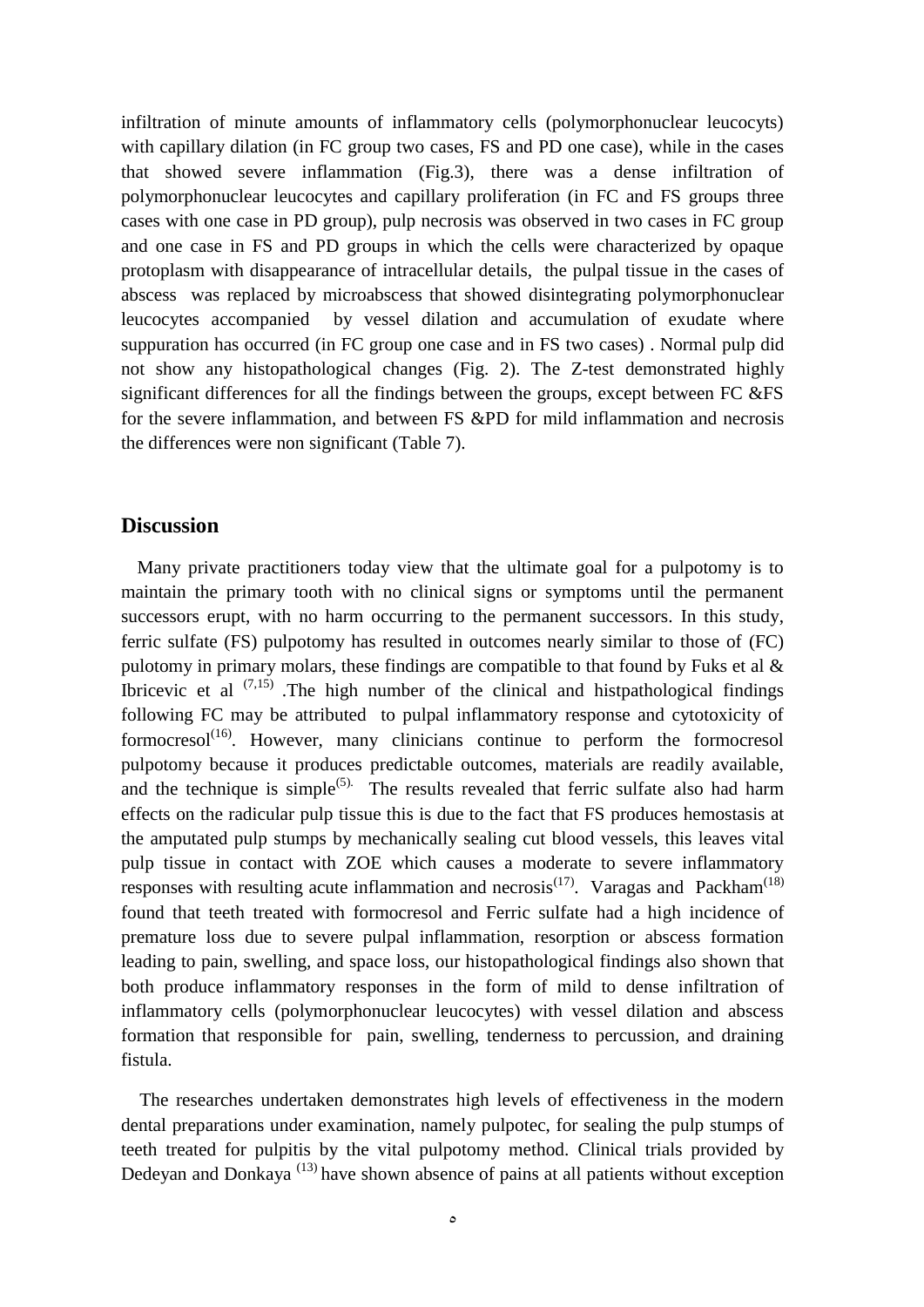after use of pulpotec. Even if the pain syndrome was found evident at diagnostics of pulpitis it was completely arrested after depositioning of the first portion of the preparation. No complaints were lodged by patients either in the intervals between visits to clinic or during the dynamic observation. No swelling of gum in the area of the treated tooth was detected during the given period (4-6 ) months, no evidence of a fistula and no mobility of a tooth 6 months after the treatment, the results of these clinical trials were in agreement with our results 3 months after the treatment, but disagree with those at 6 months. The study presented here is unique in that it is the first randomized clinical trial compare FC, FS and PD pulpotomy for primary molars in Iraq. Based on the data of the current study, formocresol and ferric sulfate produce equivalent outcomes which met the Casas and Ibricevic investigations<sup> $(12,15)$ </sup>, and pulpotec produces more favorable outcomes, it seems that the potential use of this material could successfully eliminate side effects associated with FC and FS in pulpotomy procedure for primary teeth.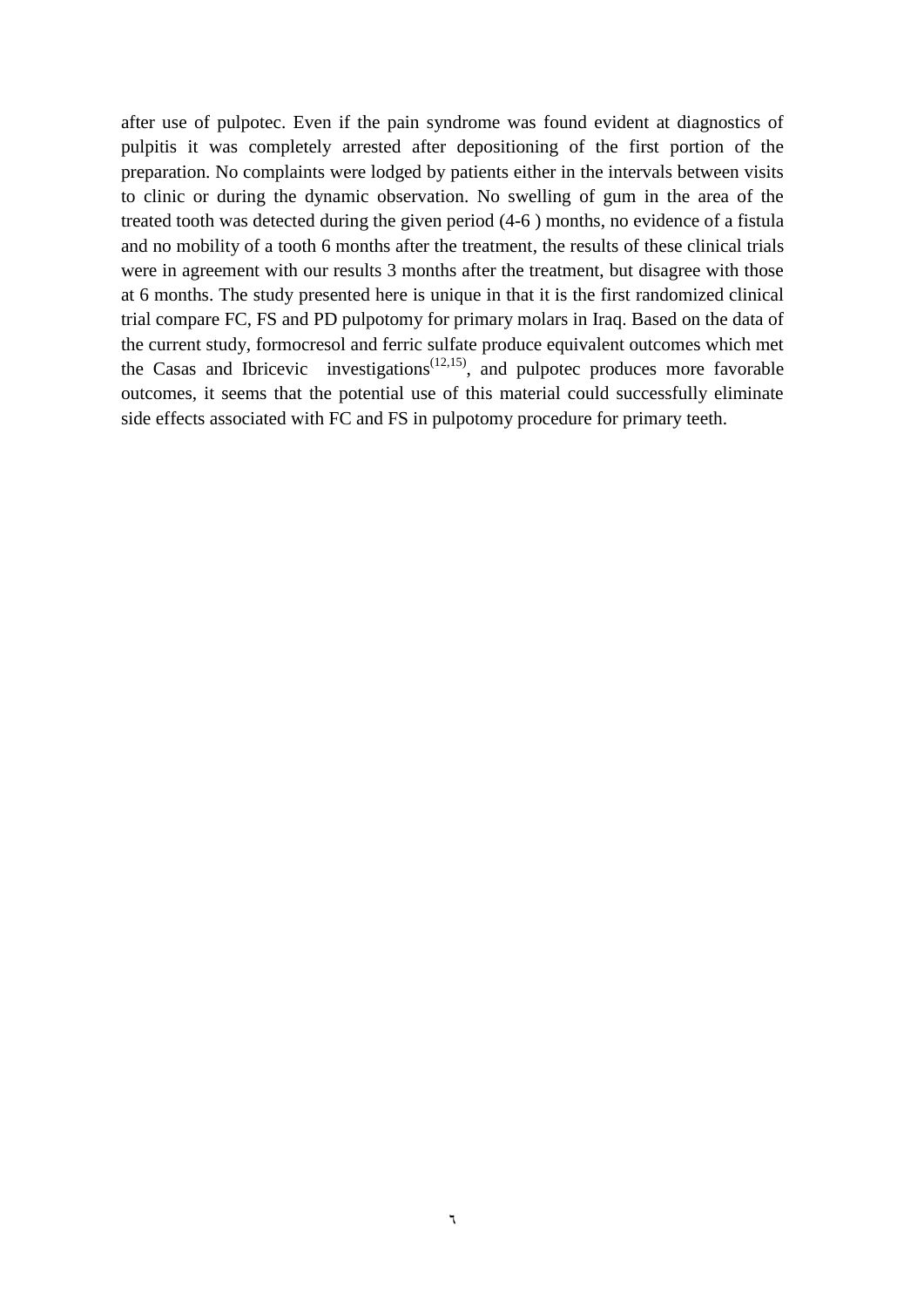#### **References**

- 1- Witherspoon DE, Small JC, Harris GZ. Mineral trioxide aggregate pulpotomies: A case series outcomes assessment. J Am Dent Assoc 2006: 137; 610-8.
- 2- Melekhov S.V, Tairov V.V. Results in the treatment of pulpitis in teeth by the pulpotomy method employing pulpotec: Proceedings of the Moscow Meeting of the Organisation of Dental Management Economics and Accounting, Krasnodar: 2005; 409-411.
- 3- Primosch RE, Glom TA, Jerrell RG. Primary tooth pulp therapy as taught in predoctoral pediatric dental programs in the United States: J Pediat Dent 1997: 19; 118-22.
- 4- Vij R, Coll JA, Shelton P, Farooq NS. Caries control and other variables associated with success of primary molar vital pulp therapy: J Pediat Dent 2004; 26, 214-20.
- 5- Ranly DM, Garcia-Godoy F. Current and potential pulp therapies for primary and young permanent teeth: J dent. 2000; 28; 153-161.
- 6- Ranly DM. Pulpotomy therapy in primary teeth: new modalities for old rationales: Pediatric Dentistry 1994; 16: 403-409.
- 7- Fuks AB, Eidelman E, Cleaton-Jones P, Michaeli Y. Pulp response to ferric sulfate, diluted formocresol, and IRM in pulpotomized primary baboon teeth: J Dent Child 1997; 4: 254-9.
- 8- Salako N, Joseph B, Ritwik P, Salonen J, John P, Junaid TA. Comparison of bioactive glass, mineral trioxide aggregate, ferric sulfate, and formocresol as pulpotomy agents in rat molar: Dent Traumatol 2003: 19; 314-20.
- 9- Haghgou R, Abbasi F. Histopathological evaluation of pulpal response of primary teeth following pulpotomy with formocresol, ferric sulfate and iraian mineral trioxide aggregate: J of dentistry 2010; 11(26): 68-74.
- 10- Johan W. Dental pulp inflammation, experimental studies in human and monkey teeth: Swedish Dental Journal supplement 1986; 39.
- 11- Melekhov SV, Kapirulina OV, Treatment of Pulpitis in Multi-rooted Teeth by the Pulpotomy method with the Use of Pulpotec, Dentistry Today 2004; 1: 29.
- 12-Casas MJ, Kenny DJ, Johnston DH, Judd PI, Layug MA. Outcomes of vital primary incisor ferric sulfate pulpotomy and root canal therapy: J Can Dent Assoc 2004; 70: 34-38.
- 13- Dedeyan SA, Donkaya IP. Treatment of odontitis in pediatrics by method of vital amputation with use of pulpotec: Transaction of the VIII Congress of the Dentists association of Russia. Moscow. 2003: 287-288.
- 14-Brown JH, Brenn LA. A method for the differential staining of Gram-positive and Gram-negative bacteria in tissue sections: Bulletin of the John Hopkins Hospital.1931: 48; 69-73.
- 15- Ibricevic H, Al- Jame Q. Ferric sulfate pulpotomy agent in primary teeth: 20-month clinical follow-up. J Clin Pediatr Dent. 2000; 24: 269-272.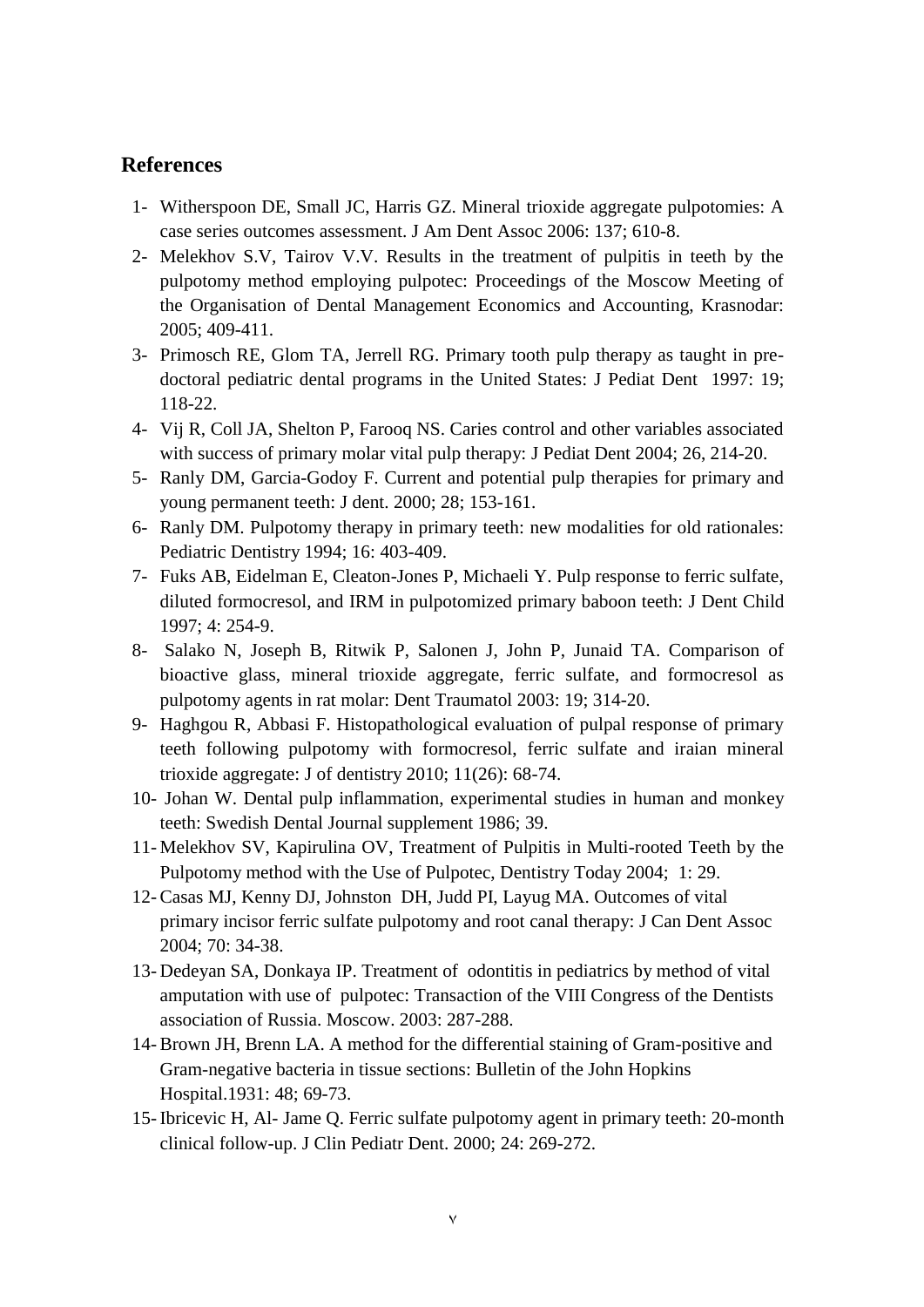- 16-Cotes O, Boj JR, Canalda C, Carreras M. Pulpal tissue reaction to formocresol vs ferric sulfate in pulpotomized rat teeth. J Clin Pediatr Dent 1997: 3;247-54.
- 17- Watts A, Paterson RC: Pulpal response to a zinc oxide-eugenol cement. Inter Endo J 1987: 20; 82-86.
- 18- Vargas K, Packham B. Radiographic success of ferric sulfate and formocresol pulpotomies and its relationship to early exfoliation. Pediatr Dent 2005: 27; 233-7.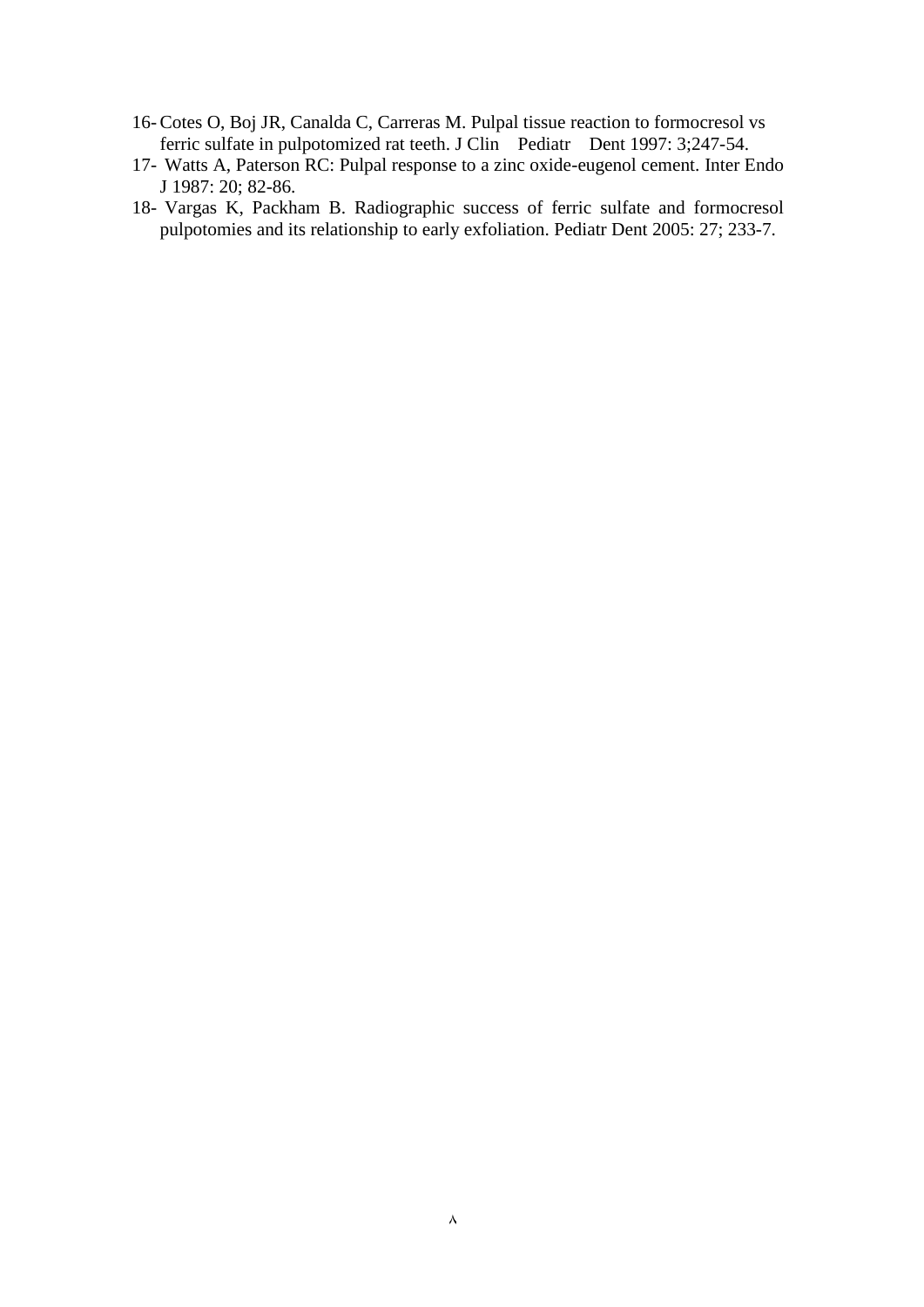

Figure (1): Samples imbedded in paraffin wax

Table ( 1): Clinical findings seen at the 3-months and 6-months follow-up for cases of formocresol(FC), ferric sulfate(FS), and pulpotec(PD).

| Clinical findings           | FC       |          | FS       |          | PЕ       |          |
|-----------------------------|----------|----------|----------|----------|----------|----------|
|                             | 3 months | 6 months | 3 months | 6 months | 3 months | 6 months |
| Pain                        |          |          |          |          |          |          |
| Gingival swelling           |          |          |          |          |          |          |
| Mobility                    |          |          |          |          |          |          |
| Tenderness to<br>percussion |          |          |          |          |          |          |
| Fistula                     |          |          |          |          |          |          |
| No. of cases                |          |          |          | 20       | 2(       |          |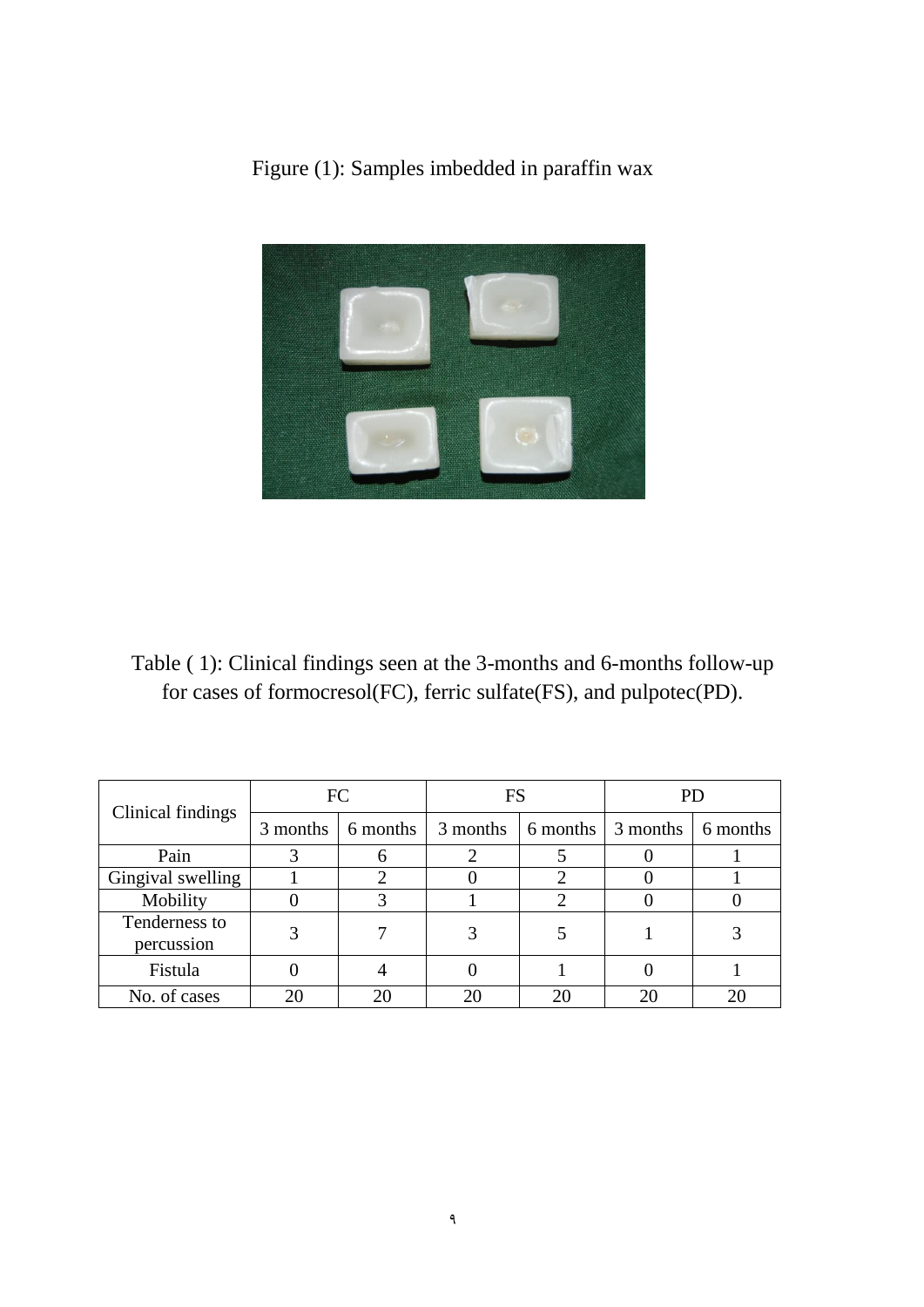| Groups     | <b>Clinical findings</b>    | Z-test             | $Z$ -tab $(5%)$ | $Z$ -tab $(1%)$ | Sig. |
|------------|-----------------------------|--------------------|-----------------|-----------------|------|
|            | Pain                        | 22.72              |                 |                 | H.S  |
|            | Gingival swelling           | 12.01              |                 |                 | H.S  |
| ${\rm FC}$ | Mobility                    | 36.02              | 1.96            | 2.33            | H.S  |
|            | Tenderness to<br>percussion | $\overline{29.21}$ |                 |                 | H.S  |
|            | Fistula                     | 42.16              |                 |                 | H.S  |
|            | Pain                        | 17.71              |                 |                 | H.S  |
|            | Gingival swelling           | 29.02              |                 |                 | H.S  |
| <b>FS</b>  | Mobility                    | 12.03              | 1.96            | 2.33            | H.S  |
|            | Tenderness to<br>percussion | 15.81              |                 |                 | H.S  |
|            | Fistula                     | 20.25              |                 |                 | H.S  |
|            | Pain                        | 20.25              |                 |                 | H.S  |
|            | Gingival swelling           | 20.25              |                 |                 | H.S  |
| PD         | Mobility                    | 0.00               | 1.96            | 2.33            | N.S  |
|            | Tenderness to<br>percussion | 21.08              |                 |                 | H.S  |
|            | Fistula                     | 20.25              |                 |                 | H.S  |

## Table (2): Z-test (percentage test) result between 3 months & 6 months for each group

N.S : Non Significant at level  $P > 0.05$ .

H.S : Highly Significant at level  $P < 0.01$ .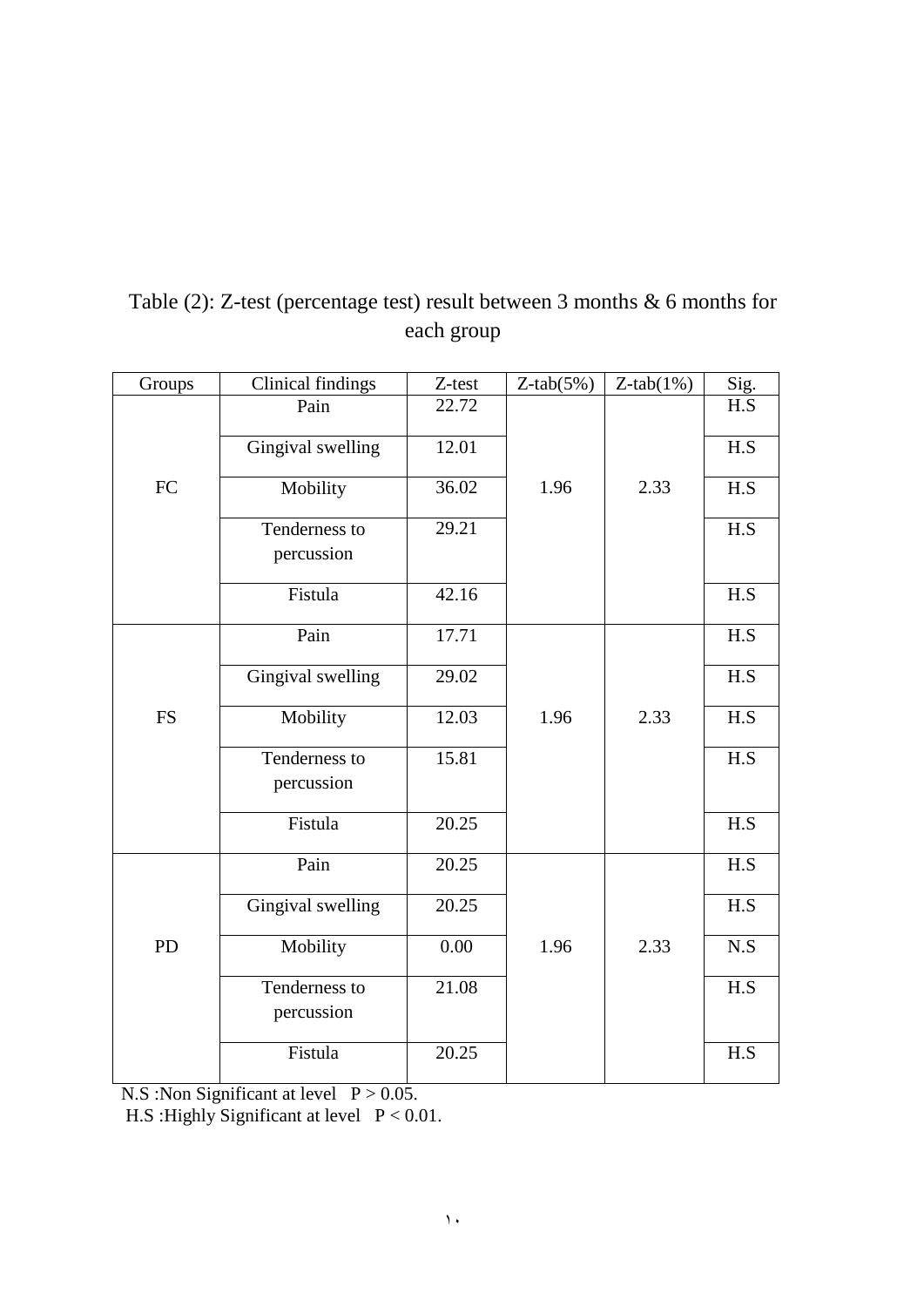|          | <b>Clinical findings</b> | Z-test | $Z$ -tab $(5%)$ | $Z$ -tab $(1%)$ | Sig.                    |
|----------|--------------------------|--------|-----------------|-----------------|-------------------------|
|          | Pain                     | 9.56   |                 |                 | H.S                     |
|          | Gingival swelling        | 20.25  |                 |                 | H.S                     |
| 3 Months | Mobility                 | 20.25  | 1.96            | 2.33            | H.S                     |
|          | Tenderness to            | 0.00   |                 |                 | $\mathbf{N}.\mathbf{S}$ |
|          | percussion               |        |                 |                 |                         |
|          | Fistula                  | 0.00   |                 |                 | N.S                     |
|          | Pain                     | 14.61  |                 |                 | H.S                     |
|          | Gingival swelling        | 0.00   |                 |                 | N.S                     |
| 6 Months | Mobility                 | 9.56   | 1.96            | 2.33            | H.S                     |
|          | Tenderness to            | 13.80  |                 |                 | H.S                     |
|          | percussion               |        |                 |                 |                         |
|          | Fistula                  | 28.69  |                 |                 | H.S                     |

Table ( 3 ) Z-test (percentage test) result in 3 and 6-months follow up of the different clinical findings between FC & FS

N.S :Non Significant at level  $P > 0.05$ .

H.S : Highly Significant at level  $P < 0.01$ .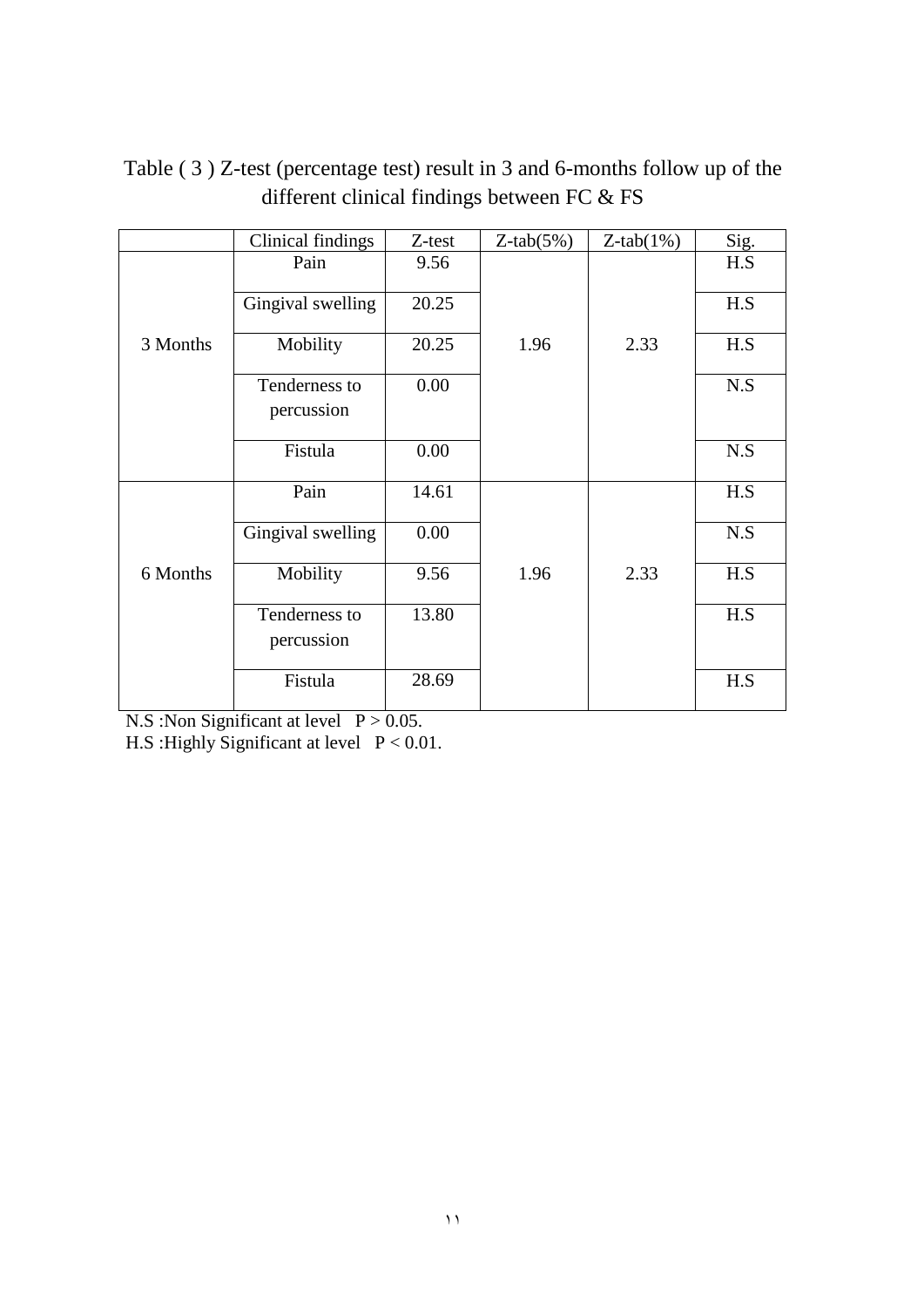|          | Clinical findings | Z-test | $Z$ -tab $(5%)$ | $Z$ -tab $(1%)$ | Sig. |
|----------|-------------------|--------|-----------------|-----------------|------|
|          |                   |        |                 |                 |      |
|          | Pain              | 36.02  |                 |                 | H.S  |
|          |                   |        |                 |                 |      |
|          | Gingival swelling | 20.25  |                 |                 | H.S  |
|          |                   |        |                 |                 |      |
| 3 Months | Mobility          | 0.00   | 1.96            | 2.33            | N.S  |
|          |                   |        |                 |                 |      |
|          | Tenderness to     | 21.08  |                 |                 | H.S  |
|          |                   |        |                 |                 |      |
|          | percussion        |        |                 |                 |      |
|          |                   |        |                 |                 |      |
|          | Fistula           | 0.00   |                 |                 | N.S  |
|          |                   |        |                 |                 |      |
|          | Pain              | 41.16  |                 |                 | H.S  |
|          |                   |        |                 |                 |      |
|          | Gingival swelling | 12.01  |                 |                 | H.S  |
|          |                   |        |                 |                 |      |
| 6 Months |                   | 36.02  | 1.96            | 2.33            | H.S  |
|          | Mobility          |        |                 |                 |      |
|          |                   |        |                 |                 |      |
|          | Tenderness to     | 29.21  |                 |                 | H.S  |
|          | percussion        |        |                 |                 |      |
|          |                   |        |                 |                 |      |
|          | Fistula           | 28.69  |                 |                 | H.S  |
|          |                   |        |                 |                 |      |
|          |                   |        |                 |                 |      |

Table ( 4 ) Z-test (percentage test) result in 3 and 6- months follow-up of the different clinical findings between FC & PD

N.S : Non Significant at level  $P > 0.05$ .

H.S :Highly Significant at level P < 0.01.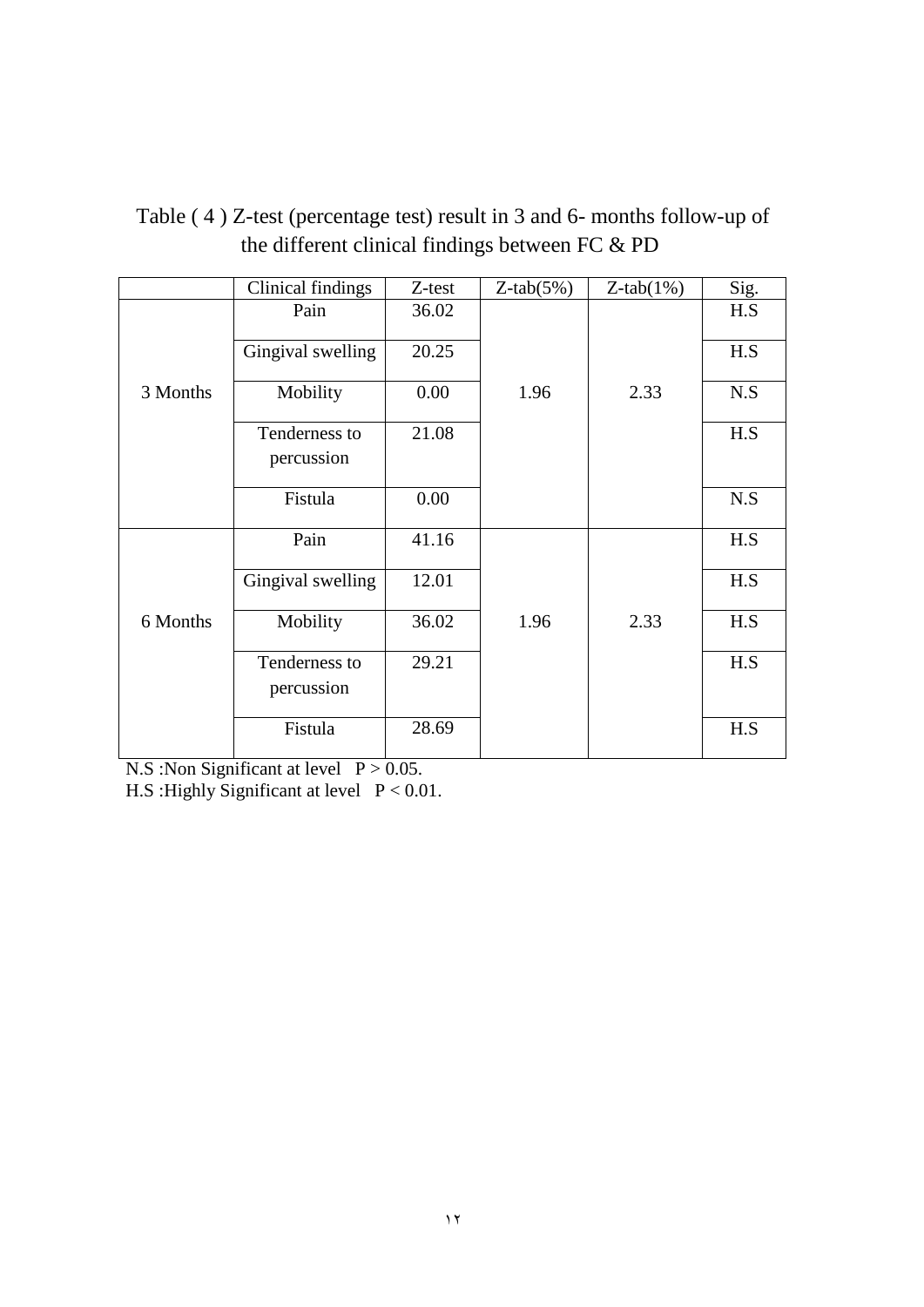|          | Clinical findings | Z-test | $Z$ -tab $(5%)$ | $Z$ -tab $(1%)$ | Sig. |
|----------|-------------------|--------|-----------------|-----------------|------|
|          | Pain              | 12.01  |                 |                 | H.S  |
|          | Gingival swelling | 20.25  |                 |                 | H.S  |
| 3 Months | Mobility          | 20.25  | 1.96            | 2.33            | H.S  |
|          | Tenderness to     | 21.08  |                 |                 | H.S  |
|          | percussion        |        |                 |                 |      |
|          | Fistula           | 20.25  |                 |                 | H.S  |
|          | Pain              | 28.69  |                 |                 | H.S  |
|          | Gingival swelling | 12.01  |                 |                 | H.S  |
| 6 Months | Mobility          | 29.02  | 1.96            | 2.33            | H.S  |
|          | Tenderness to     | 15.81  |                 |                 | H.S  |
|          | percussion        |        |                 |                 |      |
|          | Fistula           | 0.00   |                 |                 | N.S  |

Table (5 ): Z-test (percentage test) result in the 3 and 6-month follow-up of the different clinical findings between FS & PD

N.S : Non Significant at level  $P > 0.05$ .

H.S :Highly Significant at level P < 0.01.

Table ( 6): histopathological findings seen at the 6-months follow-up for cases of formocresol(FC), ferric sulfate(FS), and pulpotec(PD).

| Histopathological<br>findings | FC | FS | PD |
|-------------------------------|----|----|----|
| Mild<br>inflammation          |    |    |    |
| Severe<br>inflammation        |    |    |    |
| <b>Necrosis</b>               |    |    |    |
| Abscess                       |    |    |    |
| No. of cases                  |    |    |    |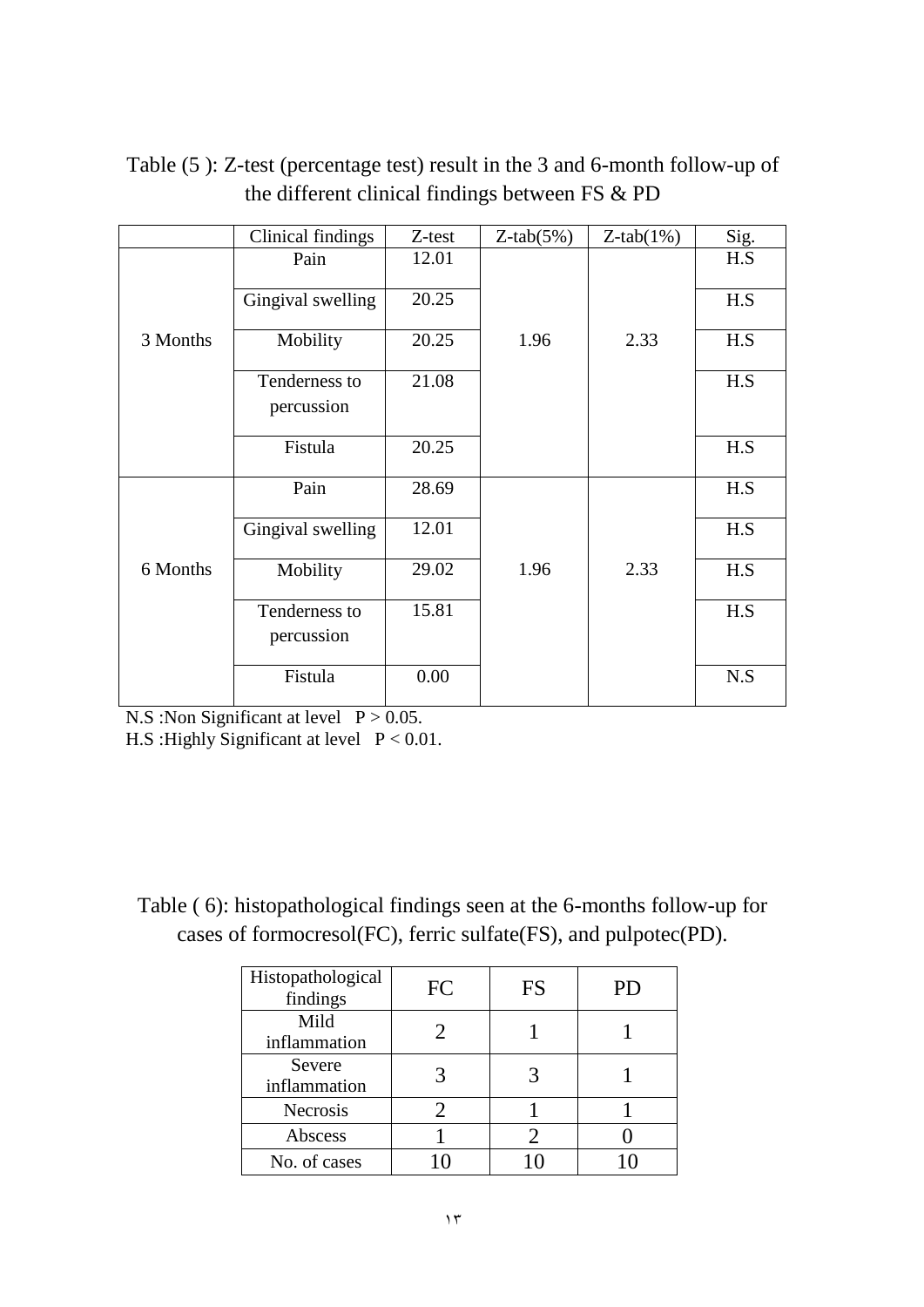

Figure (2): Normal pulpal tissue with normal capillary and no histopathological changes



Figure (3): severe inflammation of the pulp with dense infiltration of polymorphonuclear cells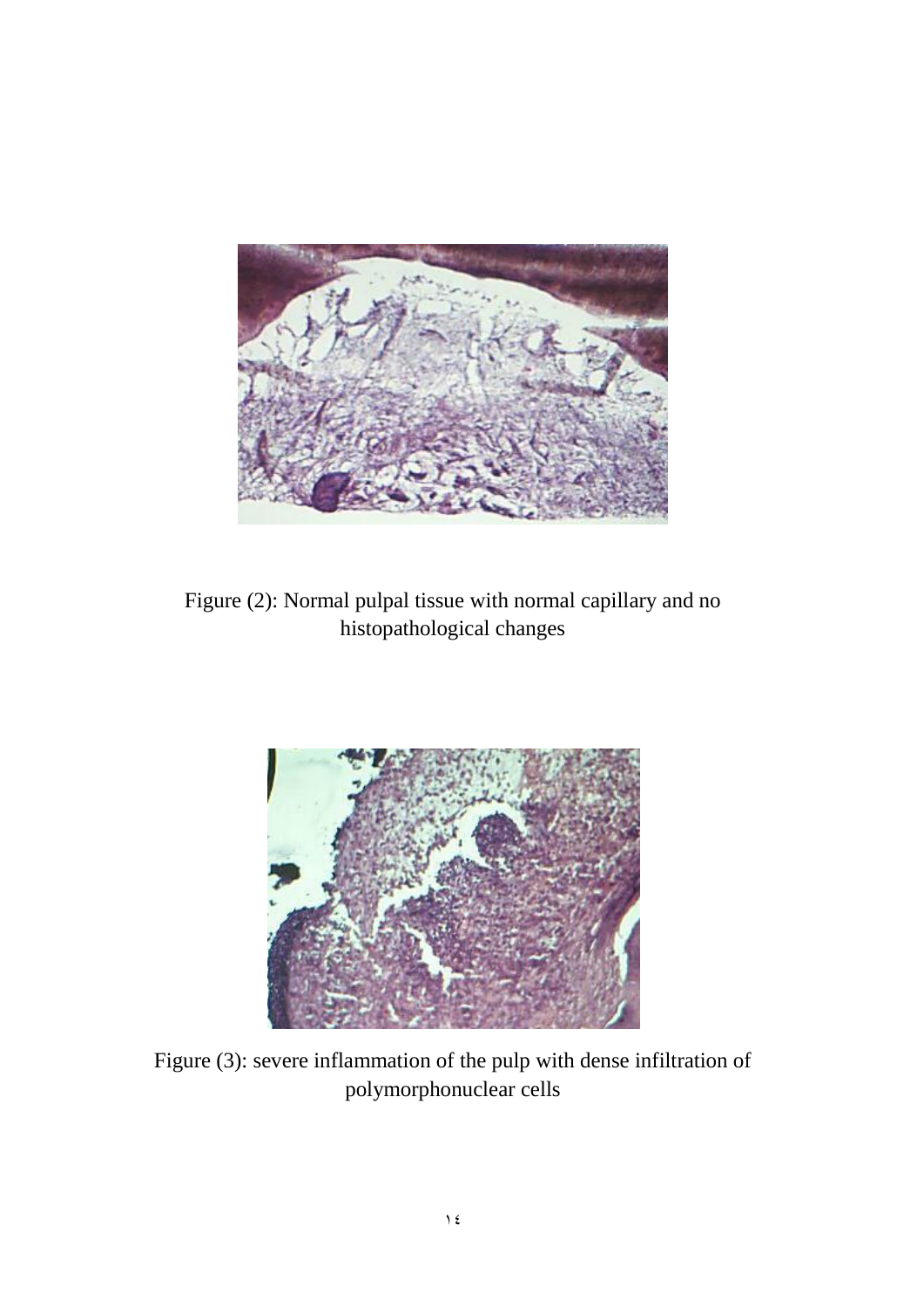| Groups | Histopathological<br>findings | Z-test | $Z$ -tab $(5%)$ | $Z$ -tab $(1%)$ | Sig. |
|--------|-------------------------------|--------|-----------------|-----------------|------|
|        | Mild<br>inflammation          | 12.01  |                 |                 | H.S  |
|        | Severe<br>inflammation        | 0.00   |                 |                 | N.S  |
| FC&FS  | Necrosis                      | 12.03  | 1.96            | 2.33            | H.S  |
|        | Abscess                       | 12.01  |                 |                 | H.S  |
|        | Mild<br>inflammation          | 12.01  |                 |                 | H.S  |
|        | Severe<br>inflammation        | 21.08  |                 |                 | H.S  |
| FC&PD  | Necrosis                      | 12.03  | 1.96            | 2.33            | H.S  |
|        | Abscess                       | 20.25  |                 |                 | H.S  |
|        | Mild<br>inflammation          | 0.00   |                 |                 | N.S  |
|        | Severe<br>inflammation        | 21.08  |                 |                 | H.S  |
| FS&PD  | Necrosis                      | 0.00   | 1.96            | 2.33            | N.S  |
|        | Abscess                       | 29.02  |                 |                 | H.S  |

## Table (7 ): Z-test (percentage test) result in the 6-months follow-up of the histopathological findings between groups

N.S : Non Significant at level  $P > 0.05$ .

H.S : Highly Significant at level  $P < 0.01$ .